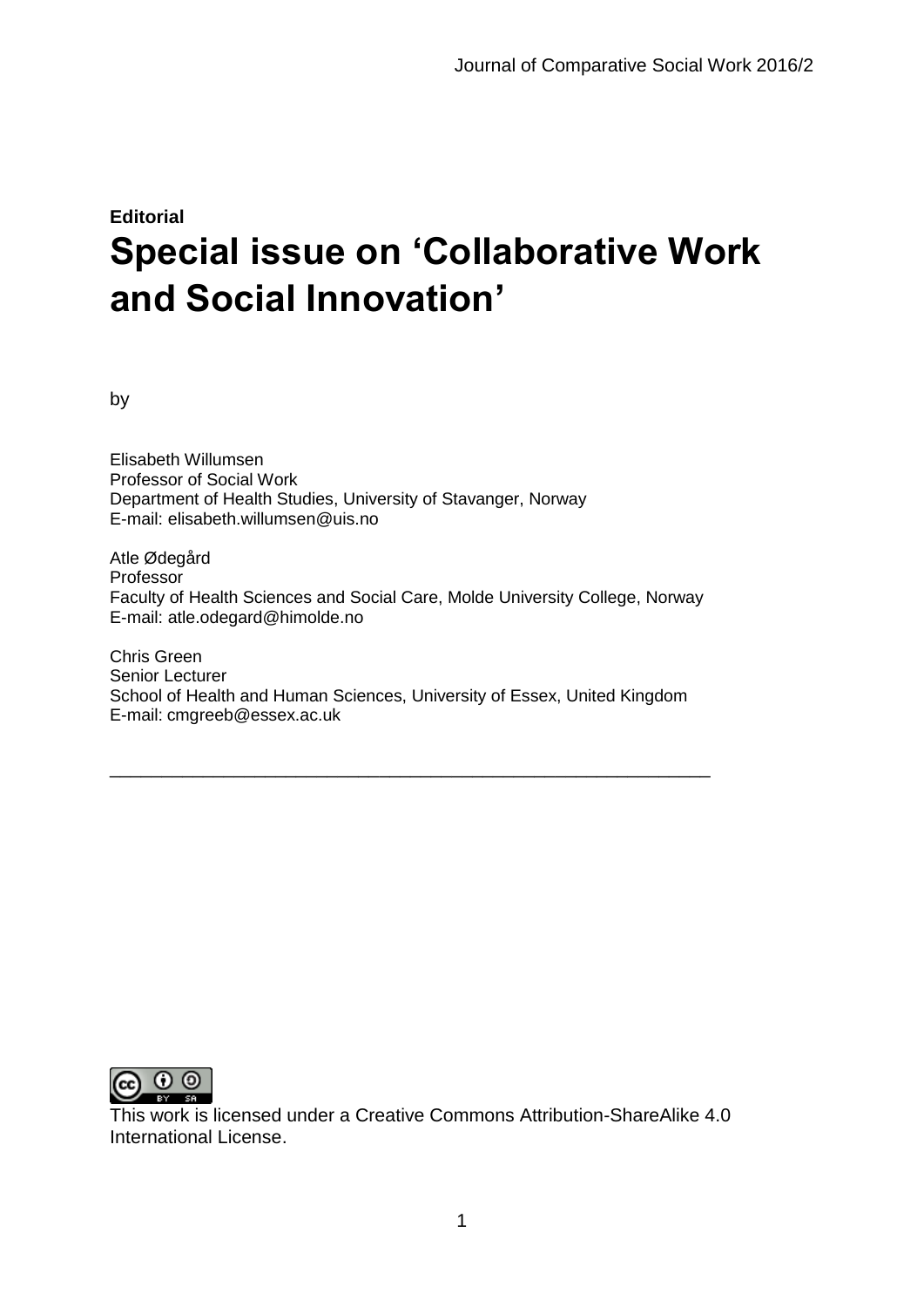## **Special issue on 'Collaborative Work and Social Innovation'**

The future welfare state is facing complex challenges (The Lancet Commissions, 2010; The Global Agenda for Social Work and Social Development Commitment to Action, 2012), which necessitate changes on various levels regarding the organization of services, as well as establishing new relationships between leaders, professionals, service users and other stakeholders.

Various forms of collaborative practices and social innovations have been proposed to address these challenges, although empirical evidence and a critical discussion of these approaches remain limited. In general, welfare systems are often fragmented due to the increased differentiation of roles, tasks and responsibilities, in addition to organizational designs that may constrain innovation. Social innovations include, *'new solutions that simultaneously meet a social need and lead to new or improved capabilities and relationships, and better use of assets and resources. In other words, social innovations are good for society and enhance society's capacity to act'* (European Commission/Caulier-Grice, Davies et al., 2012, p. 18). Different types of social innovation may serve as a means to improve collaboration and enhance effective service delivery. One such innovation is interprofessional education (IPE). According to the Centre for the Advancement of Interprofessional Education (CAIPE, 2002), *'Interprofessional education occurs when two or more professions learn with, from and about each other to improve collaboration and the quality of care.'* The WHO

has highlighted the importance of IPE and interprofessional collaboration (IPC) for several decades: 'Health professionals' education and training institutions should consider implementing Inter-professional education (IPE) in both undergraduate and postgraduate programmes" (WHO, 2013, p. 44). However, in the latest Cochrane Review about IPC interventions (Zwarenstein et al. 2009), the authors conclude that evidence within the field is scarce.

Thus, there is a need for further research that explores socially innovative approaches, such as IPE and collaborative practice, demonstrating the processes by which health and welfare teams can work together to meaningfully support service users across professional and organizational boundaries, as well as creating novel actions to improve services. In particular, the interfaces between administrative levels, between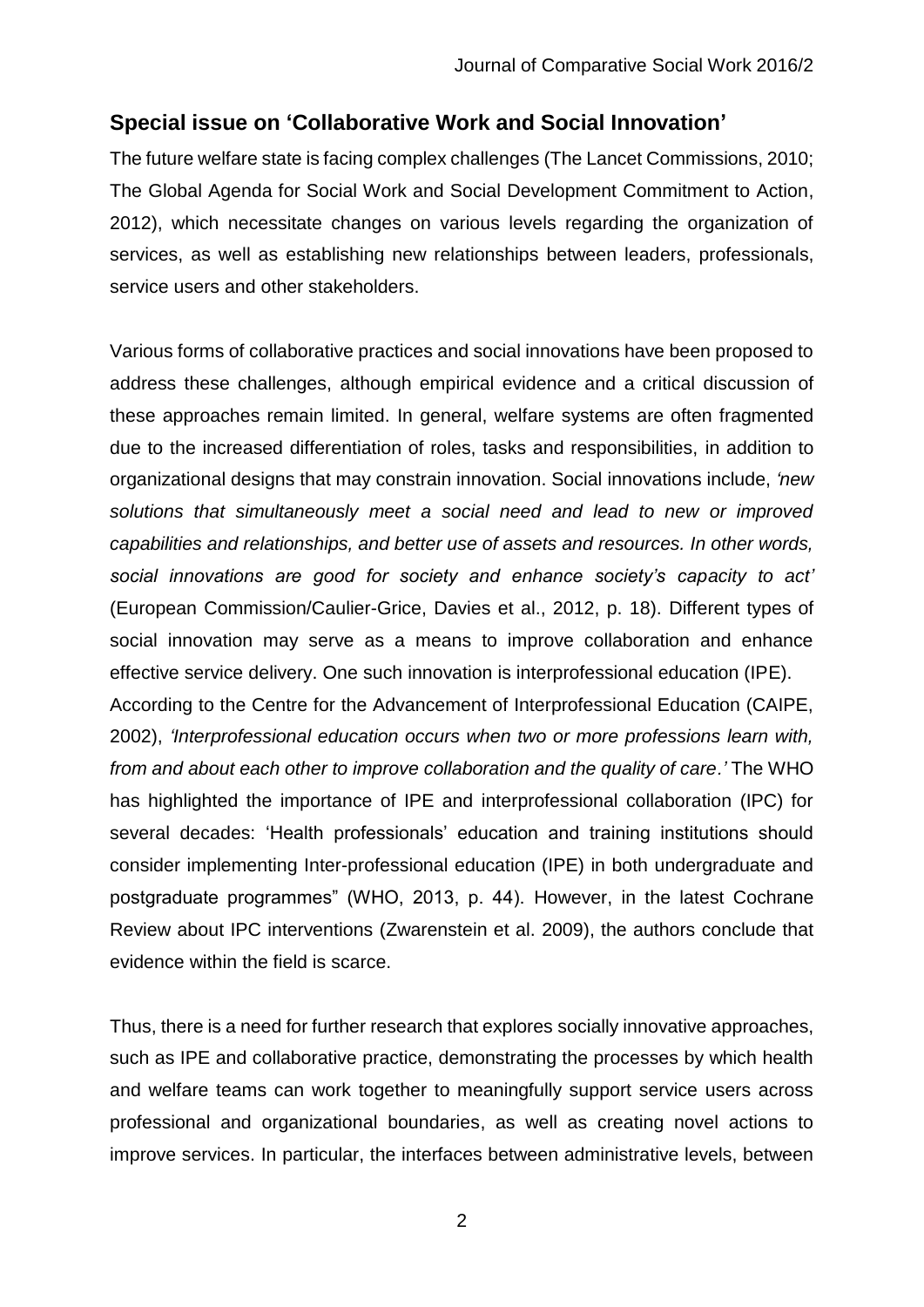services and professionals and service users, both horizontally and vertically, are in focus when looking for fruitful solutions and change.

This special issue of the *Journal of Comparative Social Work* aims to identify contemporary and future approaches to social innovation in health and welfare services. It contains papers that inform practitioners, managers and researchers about social innovations that have been implemented effectively or proposed as solutions to inadequacies in collaborative service delivery. Both collaborative work and social innovation comprise interdisciplinary knowledge domains and practices that actually do, and potentially could, contribute to the field. The articles assembled in this special issue provide evidence and opinions that inform the practical and conceptual development of social innovation.

The first article, **Making sense, discovering what works… Cross-agency collaboration in Child Welfare and Protection in Norway and Quebec,** authored by Firbank et al. (2016), addresses the enabling and constraining factors that underpin interorganizational collaboration in Child Welfare and Protection services in Norway and Quebec. Characterized by different regulatory systems, but with a common drive to hierarchically promote cross‐agency collaboration, these jurisdictions provide the basis for two instructive and contrasting case studies on the subject. The paper builds on meta‐ethnography as a means to synthesize and translate results from separate qualitative research undertakings carried out in each place. It argues that although a core set of properties may be identified as necessary for collaborators to operate in a successful, sustainable manner; greater attention should be paid to how these properties interact with one another on the ground, given schemes' particular scope and scale of objectives. Moreover, regulatory provisions aimed at stimulating or mandating cross‐agency networks may align themselves with collaborative capacity in various ways, occasionally in a mutually reinforcing, but sometimes antagonistic manner. The conclusions drawn have implications for research and policy.

The second paper, **Adolescents' Subjective Views about Interprofessional Team Participation: A Q-methodological Study,** is written by Sæbjørnsen and Ødegård (2016), and aims to explore adolescents' subjective views about their participation in a 'responsible team'. One common arrangement in the Norwegian child welfare system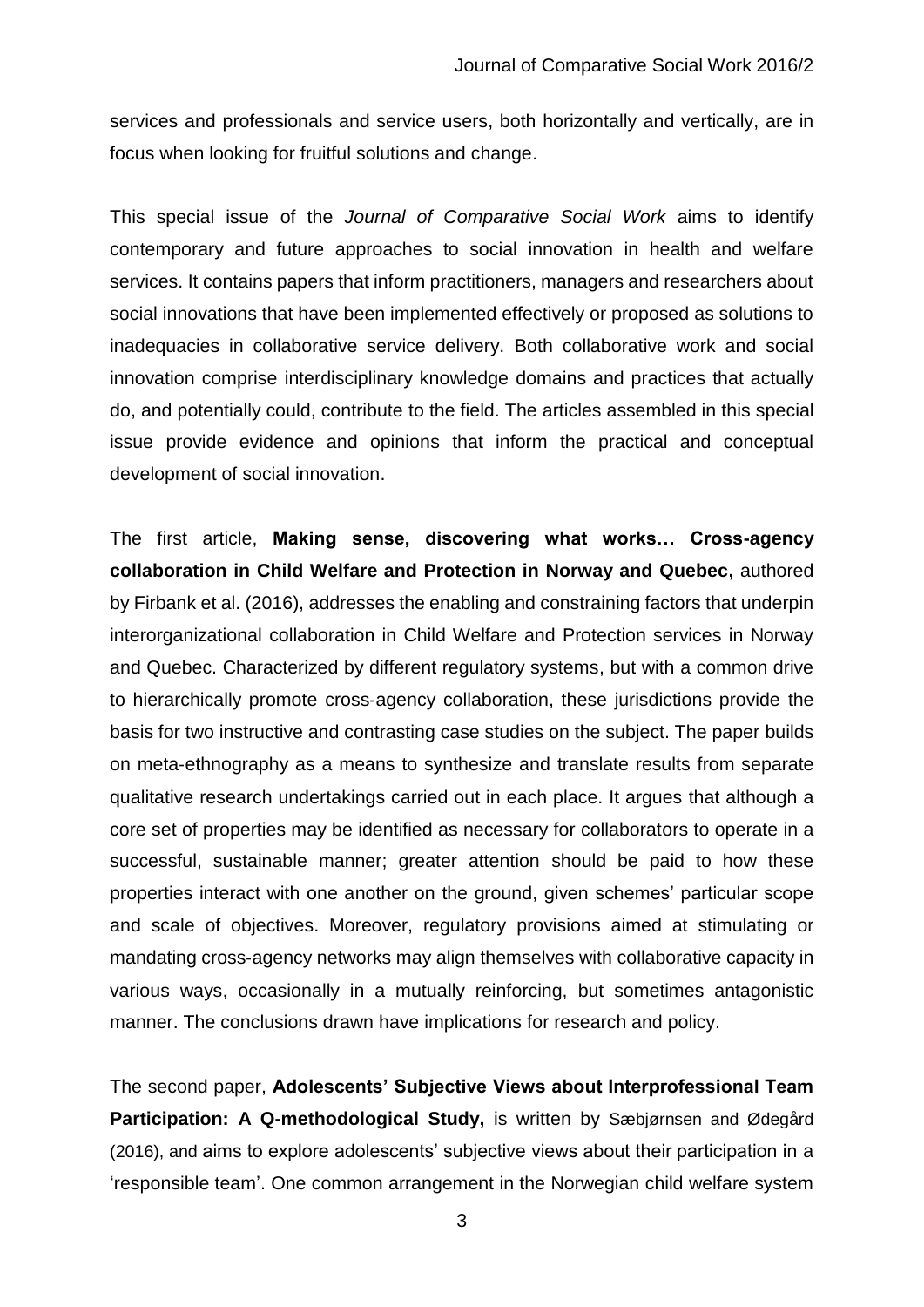is the interprofessional collaborating team, which is not unlike the English core group. This team is arranged when a child has needs that call for several services. Few studies of interprofessional collaboration focus views of service users and, in particular, those of child and adolescent service users. The authors use a Q-methodology to explore adolescents' subjective views about their collaboration within the responsible teams formed to support their welfare. Their findings demonstrate the varied challenges and successes as experienced by adolescents, thereby providing insight into how interprofessional innovations may be optimized.

The effective implementation of centrally initiated public service innovations to the front-lines of the service organization where the innovation is to be applied is a challenge that both practitioners and researchers struggle to solve. The third paper: **Understanding implementation in complex public service organizations – implications for practice**, authored by Høiland and Willumsen (2017), highlights the importance of analysing contextual factors at several levels of the implementation system, as well as the importance of considering how the practical everyday work situation of the front-line workers influences their application of the innovation in question. A work inclusion measure is applied as an illustration and explored, looking at its wider context and some of its implementation outcomes at a specific public agency, the Norwegian Labour and Welfare Administration (NAV). The authors identify the importance of considering the contextual complexity of the implementation system so that practitioners can take this into account in their planning and practices.

The final article, **Upcycling – a new perspective on waste in social innovation**, written by Aakjær and Wegener (2016), introduces 'upcycling' – a well-known concept within design practice – to the field of social innovation. A combination between 'upgrading' (adding value) and 'recycling' (reusing) the concept reimagines waste as being transformed into something valuable. The authors ask: "How does an upcycle mind-set and practice contribute to situated social innovation?", hence exploring the concept with insights from the fields of social innovation and co-design. They coin the term 'social upcycling', and provide five cases to illustrate what upcycling practices look like. The cases illustrate the diversity of actors, activities and materiality involved in social upcycling processes, and outline a novel and provocative area of social innovation.

4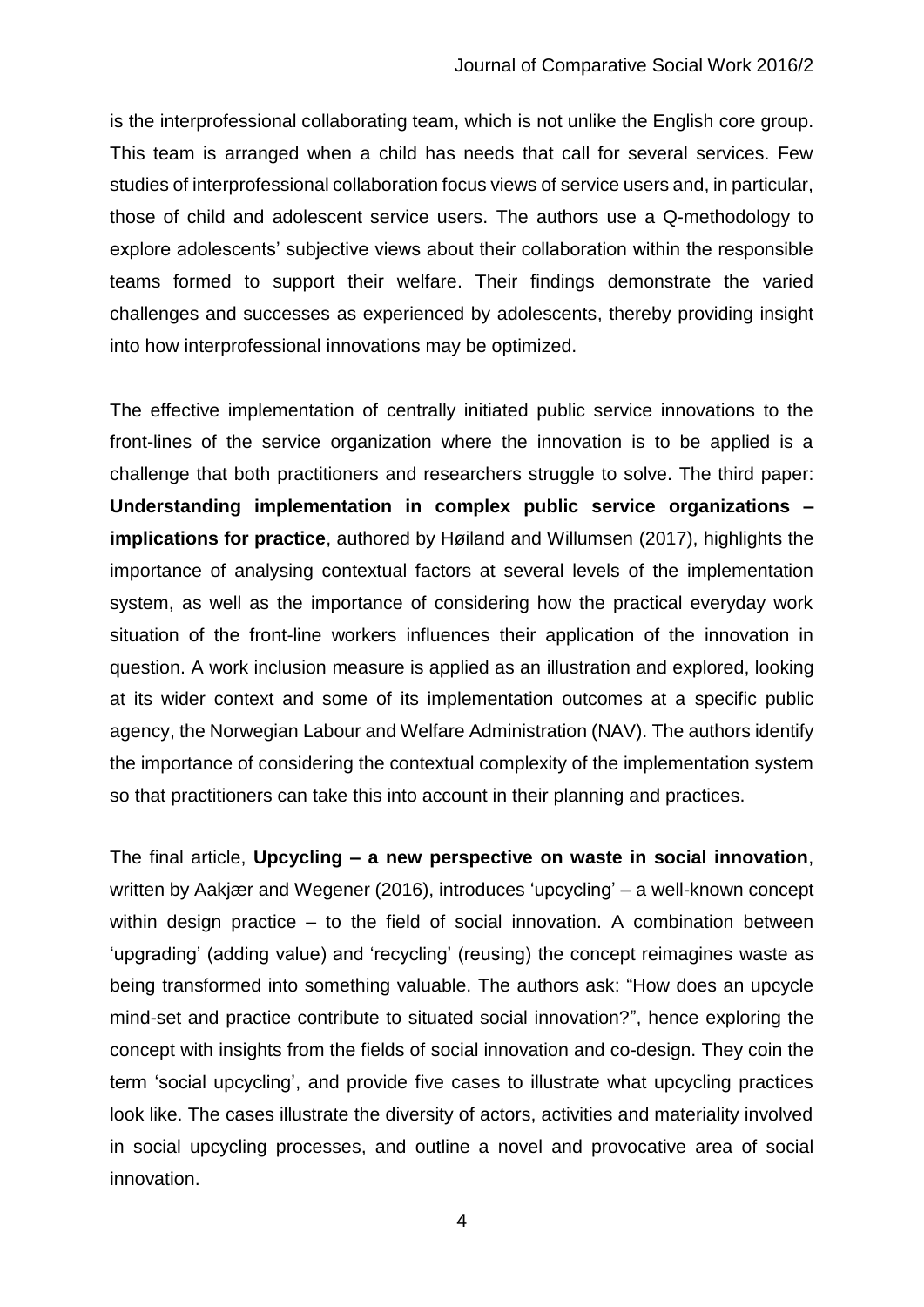Great thanks go to Dr. Chris Green, who has participated in the special issue editorial group, and ensured international scientific quality during the review process. We do hope that the articles will inspire further knowledge development and practice related to collaborative work and social innovation in connection to social work and wider contexts for health and social care.

Elisabeth Willumsen Atle Ødegård Chris Green